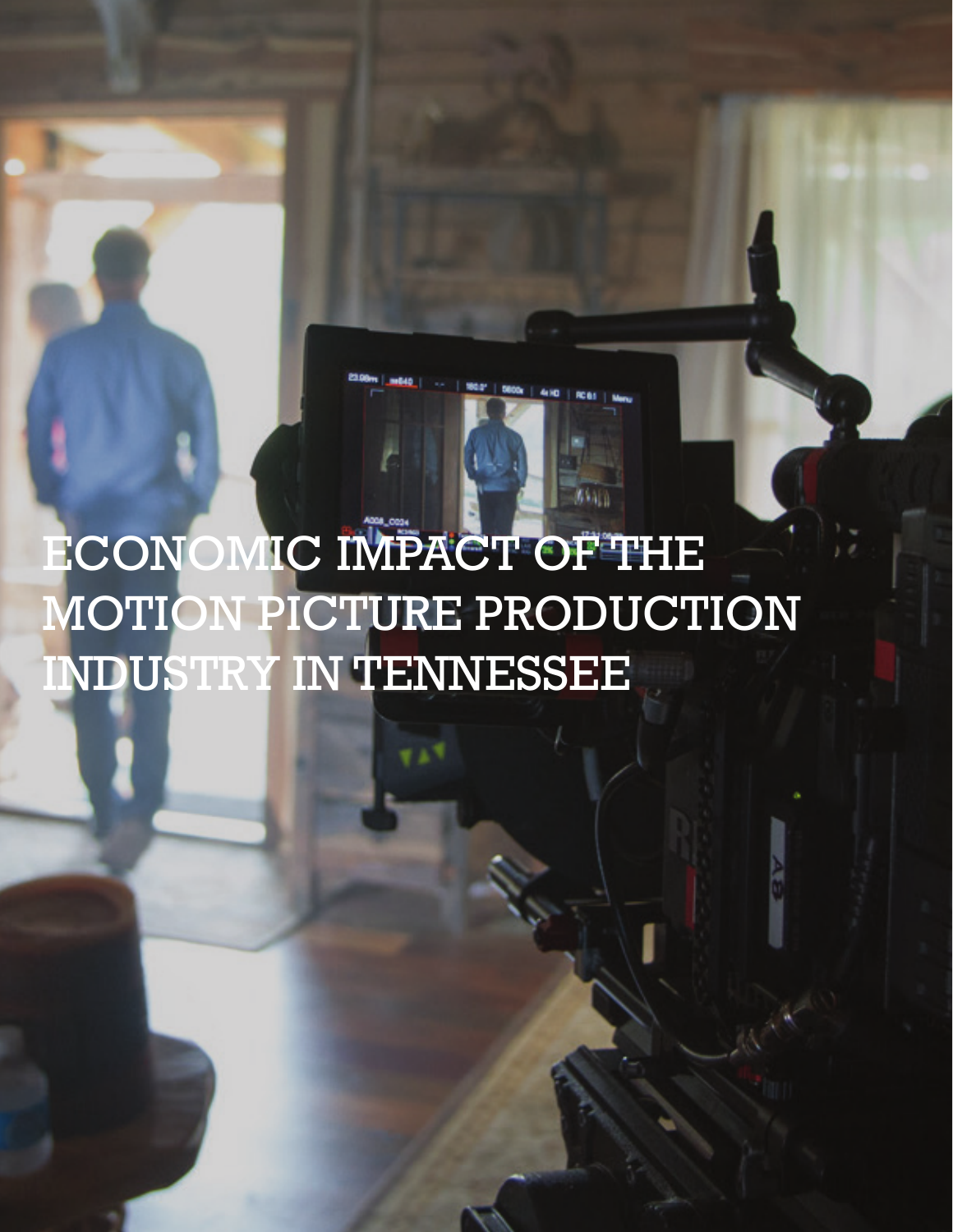



TN Department of<br>Economic & **Community Development** 

**Authored by**

**Jeremy Stiles, Research Manager Sally Avery, Director of the Center for Economic Research in Tennessee (CERT)**

**CENTER FOR ECONOMIC RESEARCH IN TENNESSEE (CERT) Tennessee Department of Economic and Community Development 312 Rosa L. Parks Avenue Nashville, Tennessee 37243 Phone: (615) 741-1888 TNECD.com**

**For questions, please contact Sally Avery, Director of the Center for Economic Research in Tennessee (CERT) sally.avery@tn.gov, 615-979-6064**

**© 2017**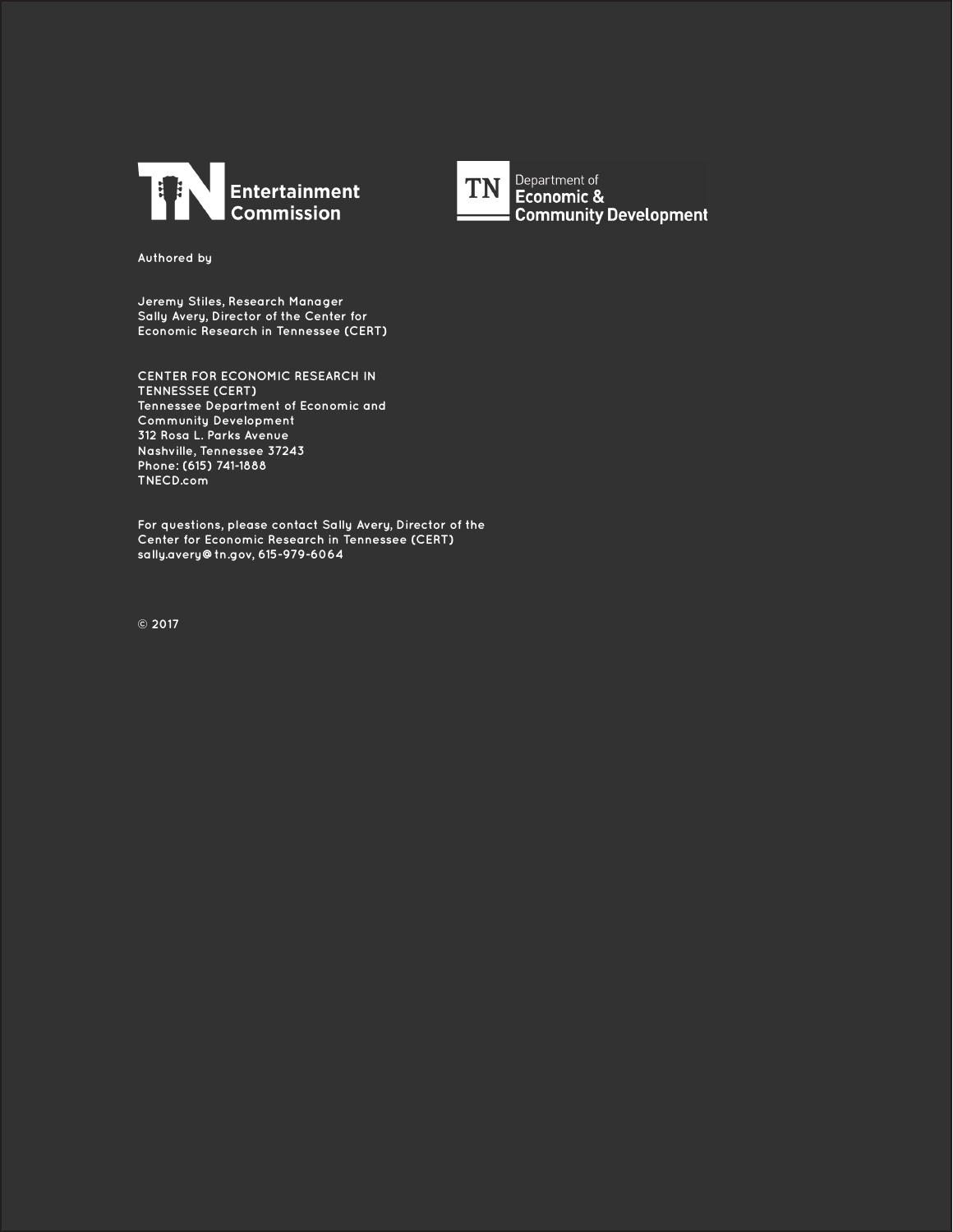#### Table of Contents

| Economic Impact of Incentivized Projects       |    |
|------------------------------------------------|----|
| Economic Impact of Non-Incentivized Projects   | ີຊ |
| Tourism Impact from Production Industry        | 4  |
| Motion Picture and Production Cluster Overview | 5. |
| Synergy of Music and Motion Pictures           | 8. |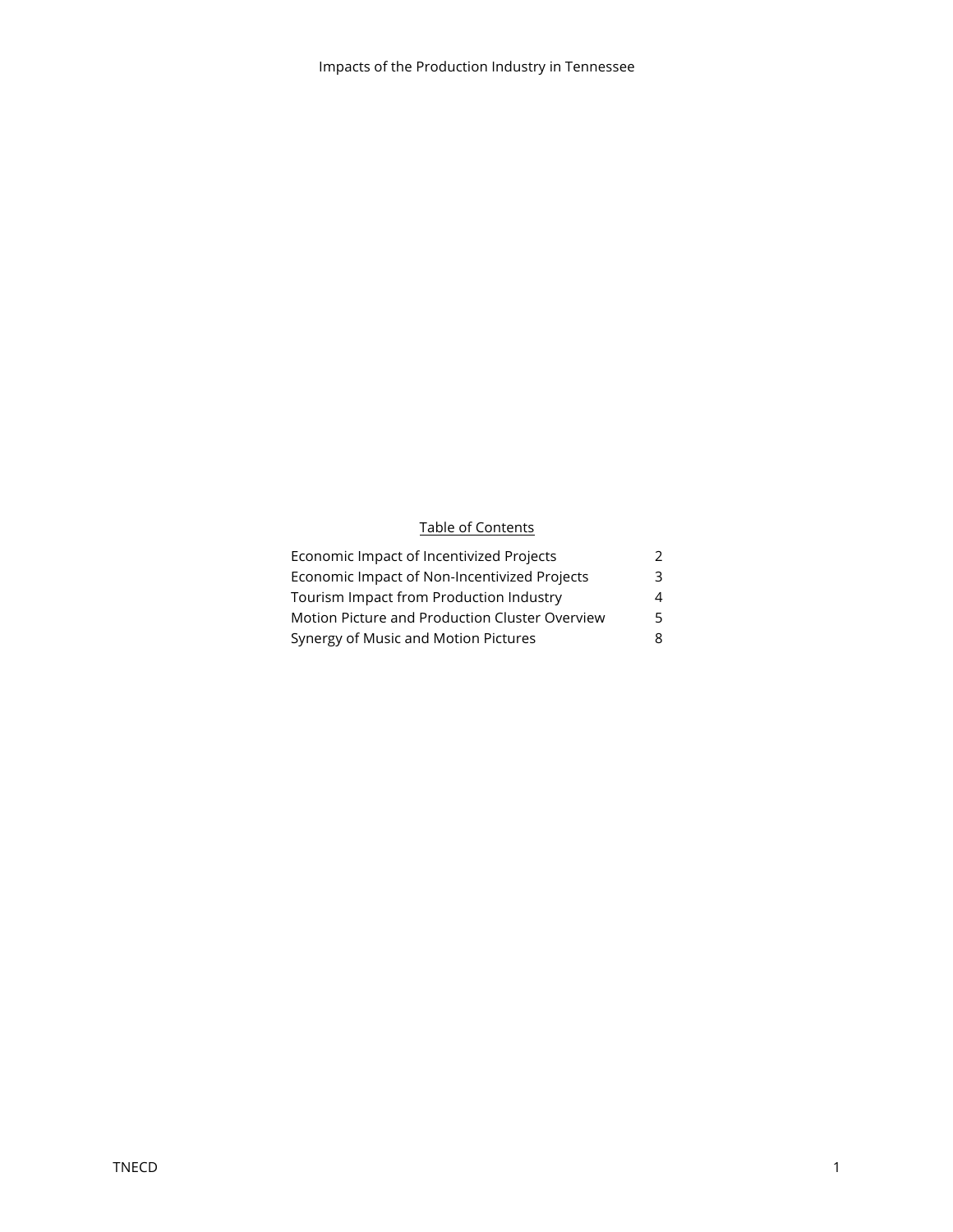The production industry continues to play a key role in the Tennessee economy. Production projects employ thousands of Tennessee workers paying wages above the state average wage. These projects generate millions of dollars of spending in the state's economy while creating new incomes, infrastructure growth, and increasing tax revenue. Over the last nine years, production projects purchased \$91.3 million in goods and services from approximately 6,500 Tennessee vendors. In addition to the economic and fiscal impacts to Tennessee, projects like *Nashville, Still the King* and *Million Dollar Quartet* promote Tennessee internationally, while generating increased tourism spending for the state. The Center for Economic Research in Tennessee (CERT) analyzed recent motion picture production projects that received funding from the Tennessee Entertainment Commission (TEC) to estimate the economic and fiscal impacts these projects had on the state. In addition, CERT completed an overview of the production industry in Tennessee, which includes industry establishments, employment, wages, and higher education completions.

# **Highlights**

- An estimated **\$228.3 million** in new incomes for Tennessee workers were generated from 50 incentivized production projects.
- The projects created **over 4,000 new full-time equivalent Tennessee jobs** while generating **\$370.8 million** in economic output for the state.
- In addition, the Tennessee Entertainment Commission (TEC) has supported **over two-hundred production projects per year** with non-incentivized assistance. These production activities have supported the creation of 589 Tennessee jobs and **\$34.7 million** in new incomes for Tennessee workers.
- Overnight visitors to Tennessee where the show *Nashville* was a motivating factor spend approximately **\$157.8 million** in the state each year**.**
- From 2010 to 2016, Tennessee employment in motion picture and video production grew **12%**, with average industry wages **21.3%** above the average wage for all industries.
- Tennessee ranks **No. 7** among all states in the nation for employment in the motion picture production industry cluster; and the sector supports increased economic activity in music and other Tennessee industries.

# **Economic Impact of Incentivized Production Projects**

From 2007 to 2015, the TEC actualized reimbursements or rebated Qualified Tennessee Spend to 50 production projects across Tennessee. These projects operated in the state for 7,346 total production days over the course of the analyzed time period, which includes pre-production, production and post-production operations.

| 2007 - 2015 Projects Production Days   |            |
|----------------------------------------|------------|
| Pre-Production                         | 1,955 days |
| Production                             | 1,845 days |
| Post-Production                        | 3,546 days |
| <b>Total Tennessee Production Days</b> | 7,346 days |

CERT conducted an analysis of these projects to estimate the anticipated economic and fiscal impacts the production projects will have on the state. This includes anticipated growth in jobs and income for Tennessee residents, growth in economic output for the Tennessee economy; as well as fiscal impacts for state and local tax revenues. Each year TEC provides assistance to a variety of other production projects that have an impact on the state's economy. TEC's support for these non-incentivized production projects includes location assistance, permitting and other support. However, for this analysis only the 50 production projects receiving funding from TEC from 2007 to 2015 were included in this analysis.

|                                 |                 | 2007 - 2015 Production Projects |                      |
|---------------------------------|-----------------|---------------------------------|----------------------|
|                                 | Direct Impacts  | Indirect and Induced Impacts    | <b>Total Impacts</b> |
| New Tennessee Jobs <sup>1</sup> | 2.017           | 2.023                           | 4.040                |
| New Incomes                     | \$112.5 million | \$115.8 million                 | \$228.3 million      |
| Economic Output                 | \$203.9 million | \$166.9 million                 | \$370.8 million      |

 $^1$  Full-time equivalent jobs. To calculate the number of jobs created from these projects, CERT and Impact DataSource calculated the equivalent annualized jobs based on Tennessee payroll and the industry's average wage in the state.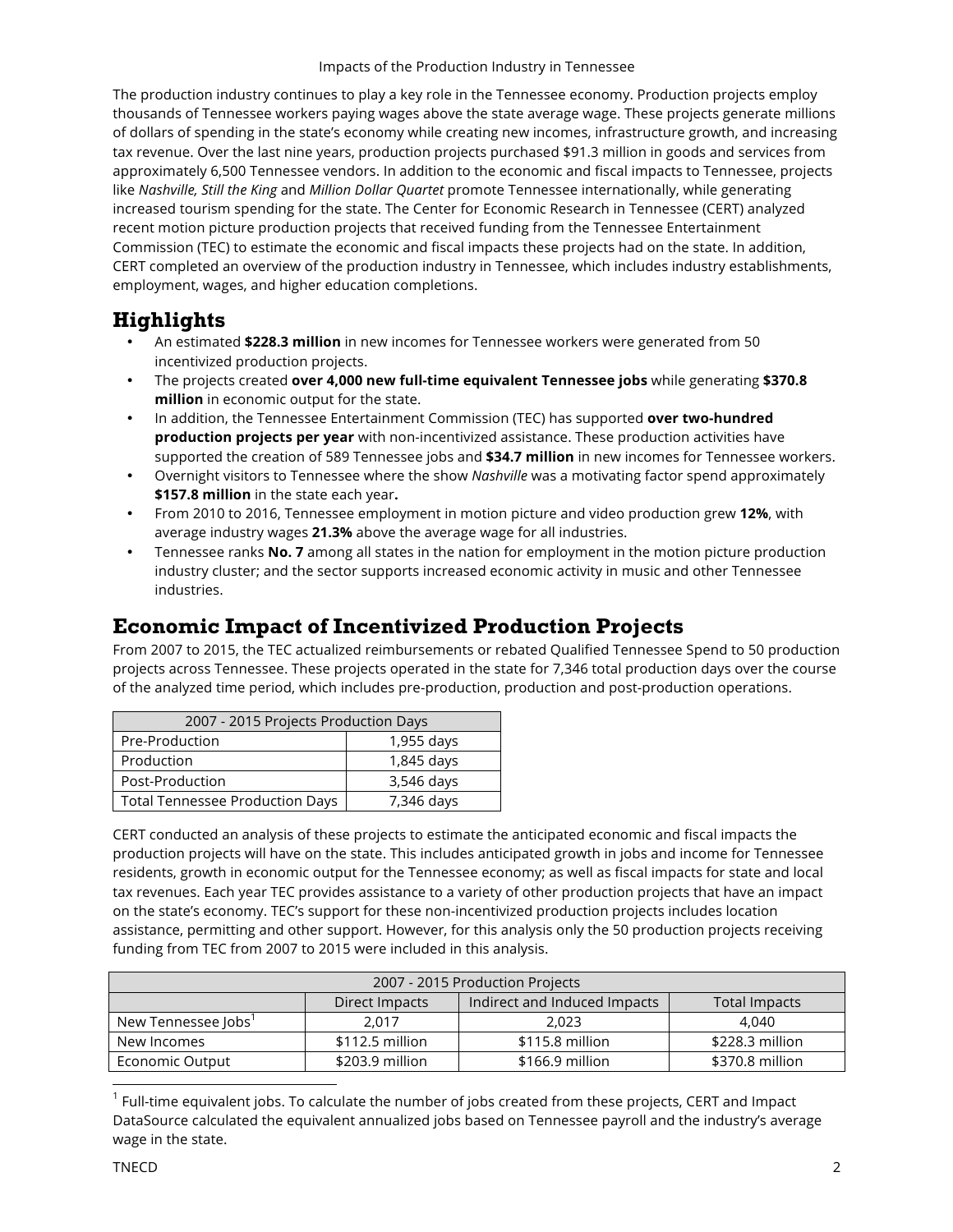The 50 production projects included in the analysis are estimated to have created 4,040 new jobs for Tennessee residents. This includes 2,017 full-time equivalent jobs created directly through the analyzed production projects, which includes Tennessee cast and crew. An additional 2,023 induced and indirect jobs were created in the regional economy in support of the production activities. This activity indirectly impacts the supplier or vendor network through business-to-business spending. From 2007 to 2015, the productions purchased \$91.4 million in goods and services from approximately 6,500 Tennessee vendors. The direct and indirect economic impacts induce additional economic activity, supported by workers re-spending parts of their salaries in the state.

The new jobs created from the incentivized production projects, and their supporting and spinoff economic activity, are projected to have generated \$228.3 million in new income for Tennessee workers. The 2,017 direct jobs created by the projects resulted in \$112.5 million in new income. The 2,023 indirect and induced jobs are estimated to have created \$115.8 million in new income.

The 50 production projects analyzed are estimated to have generated \$370.8 million in economic output for the state of Tennessee. For every \$1 in new economic output the projects create, the state will realize approximately \$0.82 in additional output. Economic output is the value of goods and services produced in the state as a result of the project. Economic output can be thought of as the new revenue generated by the direct business and spin-off businesses. These projects will result in new job creation, infrastructure growth, and other economic activity across many sectors of the economy, including arts, entertainment and recreation; the information sector; retail trade, and health care and social assistance.

In addition, CERT estimates various taxable sales and purchases from these projects in the State of Tennessee to total approximately \$123 million. The estimated taxable sales and purchase includes the \$91.3 million purchased from Tennessee vendors. Taxable sales and purchases also include activity associated with worker spending in the community. The projects are estimated to have generated \$31.6 million in worker spending in Tennessee on food and other items. Vendor spending in Tennessee accounts for 74% of all taxable sales and purchases made in the state as a result of these projects, with worker spending on food and other items accounting for the remaining 26%. CERT estimates that \$11.1 million in sales tax revenue was generated from these taxable sales and purchases in Tennessee. This includes a projected \$8.3 million in state sales tax collections and \$2.8 million in local sales tax collections.

## **Economic Impact of Non-Incentivized Production Projects**

In addition to supporting production projects through incentives, TEC assists hundreds of other production projects across Tennessee each year. Projects that do not qualify for production incentives may still receive location, permitting and other assistance from the state. TEC began collecting data on these projects in 2014 with estimates of local hires, spending in the state, and the number of production days. From Q1 2014 to Q2 2016, TEC assisted 625 production projects across Tennessee. CERT conducted an analysis of these projects to estimate the anticipated economic and fiscal impacts these production projects will have on the state using some assumptions from the state's incentivized production projects. These assumptions include the percentage of Tennessee payroll and vendor spend relative to the overall Tennessee production spend.

|                                 |                | Q1 2014 - Q2 2016 Non-Incentivized Production Projects |                      |
|---------------------------------|----------------|--------------------------------------------------------|----------------------|
|                                 | Direct Impacts | Indirect and Induced<br><i>Impacts</i>                 | <b>Total Impacts</b> |
| New Tennessee Jobs <sup>2</sup> | 294            | 295                                                    | 589                  |
| New Incomes                     | \$17,115,351   | \$17,613,407                                           | \$34,728,758         |
| Economic Output                 | \$31,017,308   | \$25,396,972                                           | \$56,414,280         |

 $<sup>2</sup>$  Full-time equivalent jobs. To calculate the number of jobs created from these projects, CERT and Impact</sup> DataSource calculated the equivalent annualized jobs based on Tennessee payroll and the industry's average wage in the state.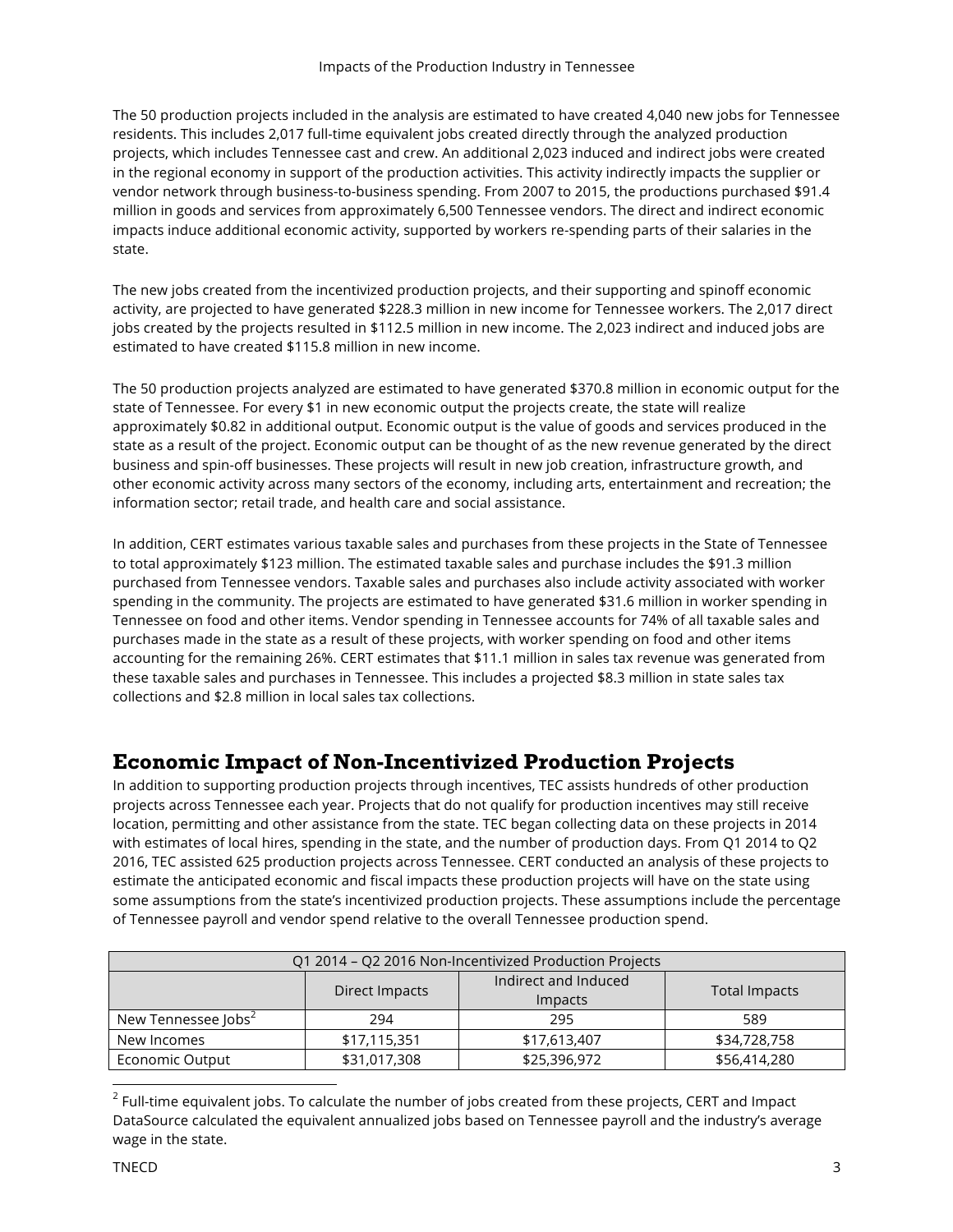The non-incentivized production projects included in the analysis are estimated to have created 589 jobs for Tennessee residents. This includes 294 Tennessee full-time equivalent jobs created directly through the analyzed production projects.<sup>3</sup> An additional 295 induced and indirect jobs were created in the regional economy in support of the motion picture production activities. The new jobs created from these production projects are estimated to have generated \$34.7 million in new income for Tennessee workers. Total new income created from these projects includes \$17.1 million from the direct job creation and \$17.6 million from the indirect and induced jobs.

The 625 non-incentivized production projects included in this analysis are estimated to have generated \$56.4 million in economic output for the State of Tennessee.<sup>4</sup> In addition, CERT estimates various taxable sales and purchases from these projects to total approximately \$18.6 million in the state. This includes production purchases of \$13.9 million in goods and services from Tennessee vendors between January 2014 and June 2016. CERT estimates that taxable sales and purchases related to the non-incentivized production projects generated \$1.267 million in sales tax revenue.

## **Tourism Impact from Production Industry in Tennessee**

Many projects produced in Tennessee promote the state across the world, helping to generate interest and tourism spending in the state. An example of this type of impact is the television show *Nashville*, which is shown in 83 countries around the globe. A 2014 survey by the Nashville Convention and Visitors Corporation interviewed 426 overnight visitors to the city. The survey found that 18% of overnight visitors who were viewers of the *Nashville* indicated that the show was their motivating factor to visit Nashville. In addition, 1 in 10 of surveyed visitors who were viewers of the show mentioned that it was also a motivating factor to visit other areas of Tennessee. According to the survey, viewers of the show have a longer length of stay in the city and bring larger groups. In addition, these overnight visitors spend \$44 more per person per day than those who have not seen the show. They are also more likely to visit the city and the state again in the next two years.

Utilizing the results of this survey, CERT projects that all overnight visitors to Tennessee where the show was a motivating factor spend approximately \$157.8 million in the state each year, generating \$11.0 million in state sales tax collections. The ratings have remained constant over the show's first four seasons leading to continued significant impacts on tourism spending in the state. Assuming all factors were to remain constant, tourism from *Nashville* would have generated an estimated \$486.7 million in visitor spending and \$34.0 million in state sales tax revenue over the three years following the show's premiere.<sup>5</sup> Other Tennessee productions, including the soon to be released *Million Dollar Quartet*, may also have a significant impact on the state by increasing tourism in Tennessee.<sup>6</sup>

 $3$  To calculate the number of jobs created from these projects, CERT and Impact DataSource calculated the equivalent annualized jobs based on Tennessee payroll, hires, and the number of production days.

 $4$  Economic output is the value of goods and services produced in the state as a result of the project. Economic output can be thought of as the new revenue generated by the direct business and spin-off businesses. <sup>5</sup> While it is unrealistic that all factors remained constant in other years; the show's ratings have remained constant, and tourism to Nashville has risen. Because of these reasons, CERT does not find it unrealistic to estimate similar impacts in the last three seasons. The estimated impacts exclude impacts resulting from *Nashville*-generated tourism in future years.

 $6$  The nature of tourists' motivational factors in visiting Tennessee is not quantifiable in the absence of surveys. As a result, visitor spending and tax collections cannot be determined for other projects.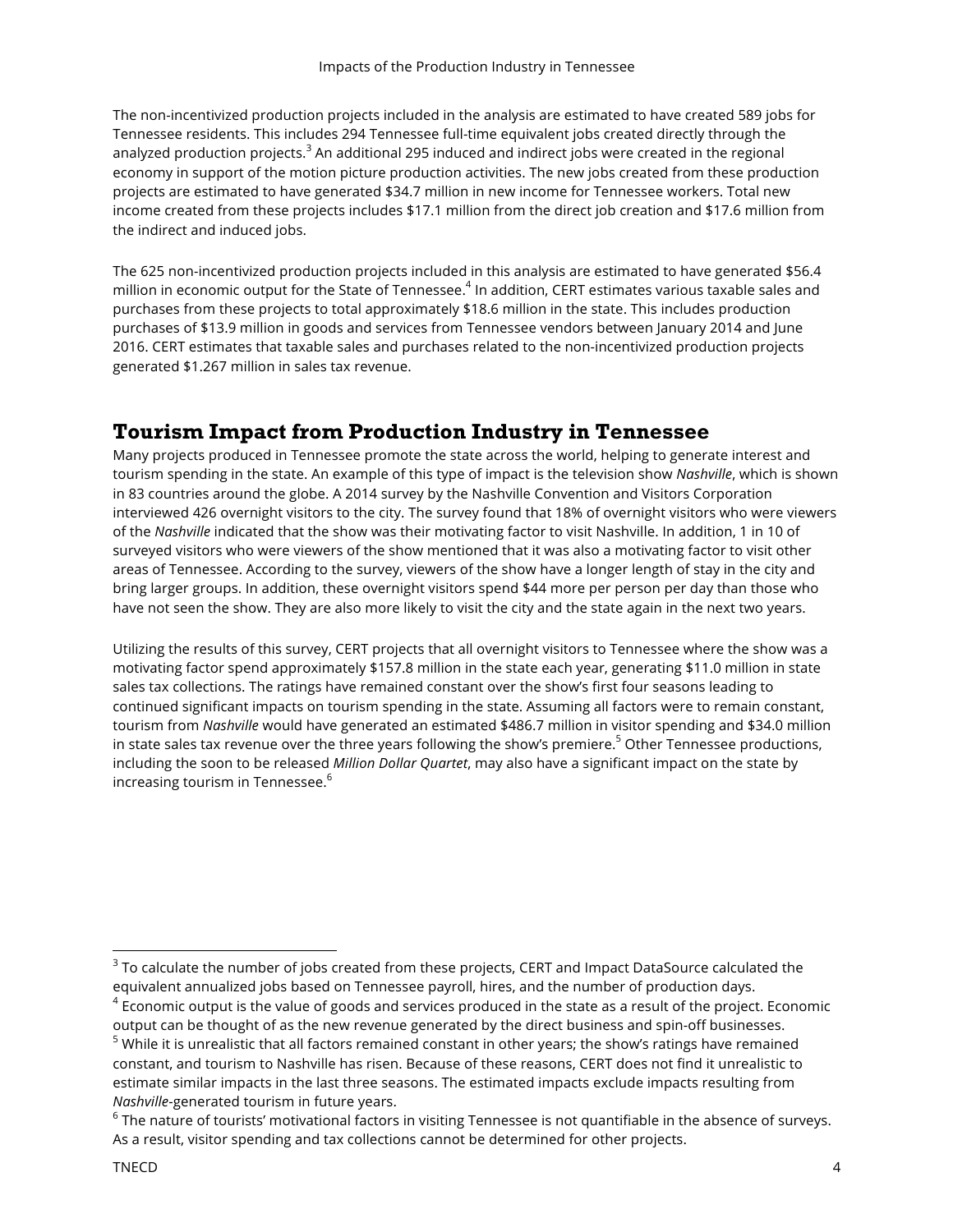### **Motion Picture and Production Cluster in Tennessee**

The production industry in Tennessee plays an important role in the state's economy. Tennessee employment in the sector has grown significantly over the last decade, with assistance from TEC helping to strengthen the industry by providing financial, permitting, location, and other assistance to this growing cluster. The cluster is comprised of the Motion Picture and Video Production and Distribution industries, as well as the Teleproduction and Other Postproduction industry. Motion Picture and Production cluster employment in Tennessee is approximately 4,395 – a high figure relative to other regions. **Tennessee ranks No. 7** among all states for total employment in this cluster of industries; $^7$  and the Nashville Metropolitan Statistical Area (MSA) also ranks No. 7 among 933 MSAs for industry employment.<sup>8</sup> Tennessee workers employed in the sector earn \$59,796 in annual average wages, which is 27.8% higher than the average wage for all industries in the state. Average annual earnings for Tennessee jobs in the cluster rise to \$72,969 with the inclusion of benefits and other supplements.



#### **Motion Picture and Production Sector Employment, by State (2016)**

#### **Motion Picture and Production Sector Employment, by Industry (2016)**

| Industry (NAICS)                                             | Employ-<br>ment<br>(2016) | Change<br>$(2010 - 2016)$ | $\%$<br>Employment   Employment l<br>Change<br>$(2010 - 2016)$ | Average<br>Annual Total<br>Earnings <sup>9</sup> | Average<br>Annual<br><b>Wages</b> | No.<br><b>Business</b><br>Locations<br>(2015) |
|--------------------------------------------------------------|---------------------------|---------------------------|----------------------------------------------------------------|--------------------------------------------------|-----------------------------------|-----------------------------------------------|
| Motion Picture and Video Production (512110)                 | 2,046                     | 221                       | 12%                                                            | \$69,288                                         | \$56,779                          | 223                                           |
| Motion Picture and Video Distribution (512120)               | 2,149                     | $-29$                     | $-1%$                                                          | \$79,053                                         | \$64,781                          |                                               |
| Teleproduction and Other Postproduction<br>Services (512191) | 200                       | 126                       | 170%                                                           | \$45,281                                         | \$37,106                          | 22                                            |
| Total                                                        | 4,395                     | 318                       | 8%                                                             | \$72,969                                         | \$59,796                          | 252                                           |

 $7$  The top ten states for employment in the motion picture and production cluster of industries are California, New York, Georgia, Louisiana, Texas, Florida, **Tennessee**, New Jersey, Pennsylvania and Connecticut.  $8$  The top ten MSAs for employment in the motion picture and production cluster of industries are (1) Los Angeles-Long Beach-Anaheim, CA; (2) Wilmington, OH; (3) Bridgeport-Stamford-Norwalk, CT; (4) Baton Rouge,

LA; (5) New Orleans-Metairie, LA; (6) New York-Newark-Jersey City, NY-NJ-PA; (7) **Nashville-Davidson— Murfreesboro—Franklin, TN**; (8) Missoula, MT; (9) Savannah, GA; and (10) Albuquerque, NM.

 $9$  Total earnings includes wages and salaries, plus benefits and other supplements.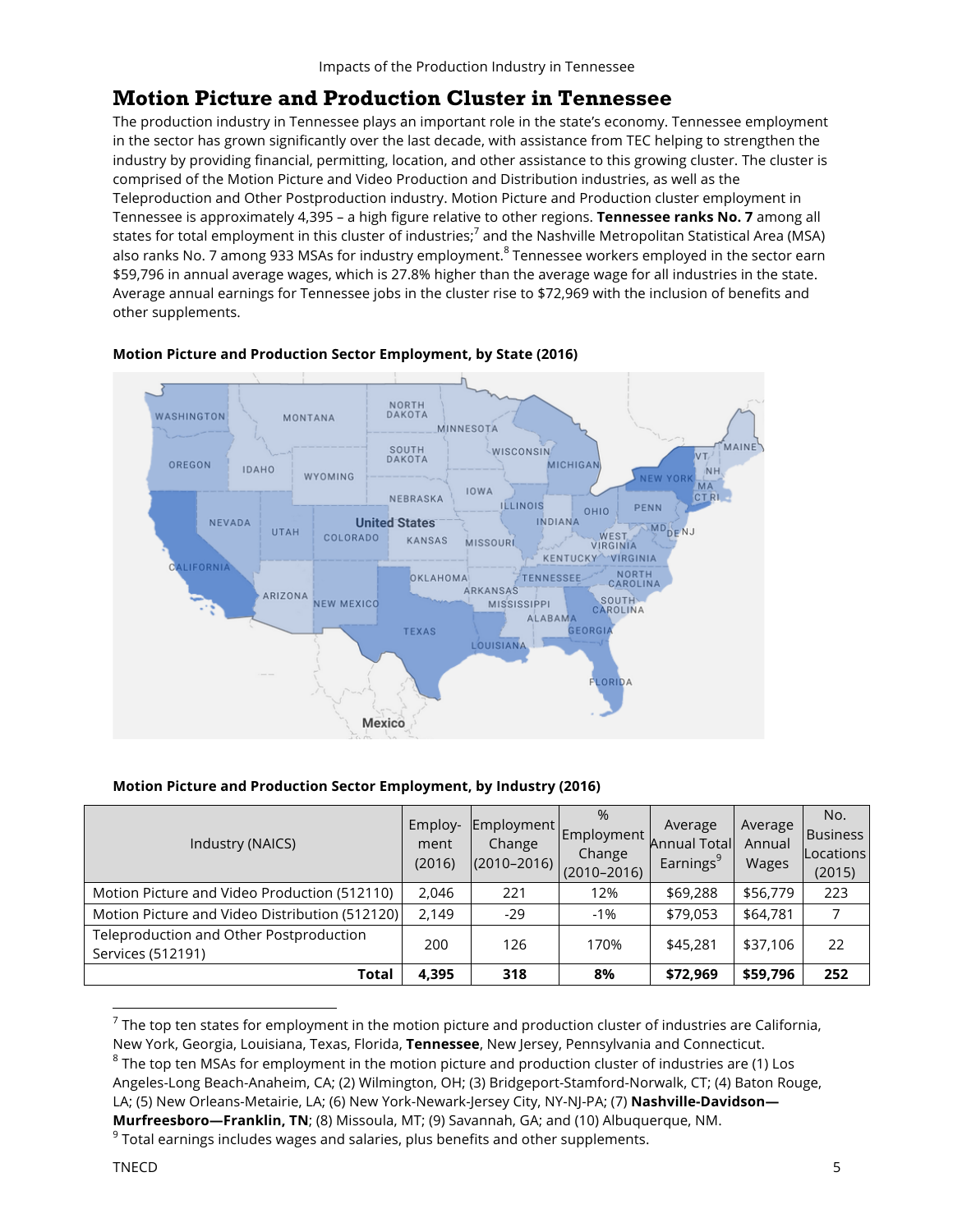Source: Economic Modeling Specialists Intl. (EMSI)

The motion picture and video production industry is the primary focus of Tennessee's production incentives program. Since the current program was created, this industry has enjoyed significant growth in total employment in the state. From 2010 to 2016, Tennessee employment in motion picture and video production grew 12%, with 2,046 Tennessee workers currently employed in the industry. In addition, over 220 business locations operate in the industry, with average wages 21.3% above the average wage for all industries in Tennessee. Employment growth in this sector is projected to continue over the next decade. Current projections estimate the sector's employment growth over the next decade to continue outpacing overall employment growth in the state. Motion Picture and Video Production is projected to grow 9.3% over the next five years, compared to 4.3% for all industries. In addition, the sector's employment in Tennessee is projected to increase 22.5% by 2026, compared to 9.9% for all industries.

Growth in Tennessee's motion picture and production industry accelerates economic activity in other sectors of the economy through purchases from other industries. During 2014, Tennessee's motion picture and video production industry made purchases totaling \$145.7 million. Of these purchases, 65.2 percent (\$95.0 million) were made in-state, indicative of a robust regional supply chain which causes minimal need for import of goods and services from out-of-state. For example, Tennessee production firms' demand for motion picture distribution totaled \$2.3 million in 2014. 90.8 percent of this demand (\$2.1 million) was satisfied through instate purchases.<sup>10</sup> Other Tennessee industries supported through purchases of the production industry include motion picture theatres (\$2.78 million in-state purchases); lessors of buildings (\$2.59 million); teleproduction and other postproduction services (\$1.43 million); offices of lawyers (\$1.38 million); agents and managers for artists/athletes/entertainers (\$1.48 million); television broadcasting (\$1.08 million); and promoters of performing arts, entertainment and similar events (\$2.37 million).

Distribution and postproduction activities in Tennessee are also flourishing. Tennessee's concentration of employment in distribution ranks **No. 1** among all states, with industry employment that is 13x the national average. Only California employs more jobs in the distribution industry than Tennessee. Employment concentration reflects an industry's employment in a region relative to total employment in the region. A higher percentage of people employed in an industry leads to a higher level of employment concentration. Additionally, teleproduction and other postproduction services employ 200 jobs across 22 Tennessee establishments. Employment concentration for postproduction activities also leads the nation, with greater concentration quotients in only four states. $^{11}$ 



**Motion Picture and Video Distribution, Employment Concentration Quotient (2016)**

#### **Teleproduction and Other Postproduction Services, Employment Concentration Quotient (2016)**

 $10$  This is a significant share relative to other peer states such as Georgia, where 16.6% of motion picture distribution demand was met in-state, Florida (64.0%), Louisiana (24.4%) and Texas (21.3%).

 $11$  The top five states for employment concentration in the teleproduction and other postproduction services industry are California, New York, Washington, Arizona and **Tennessee**.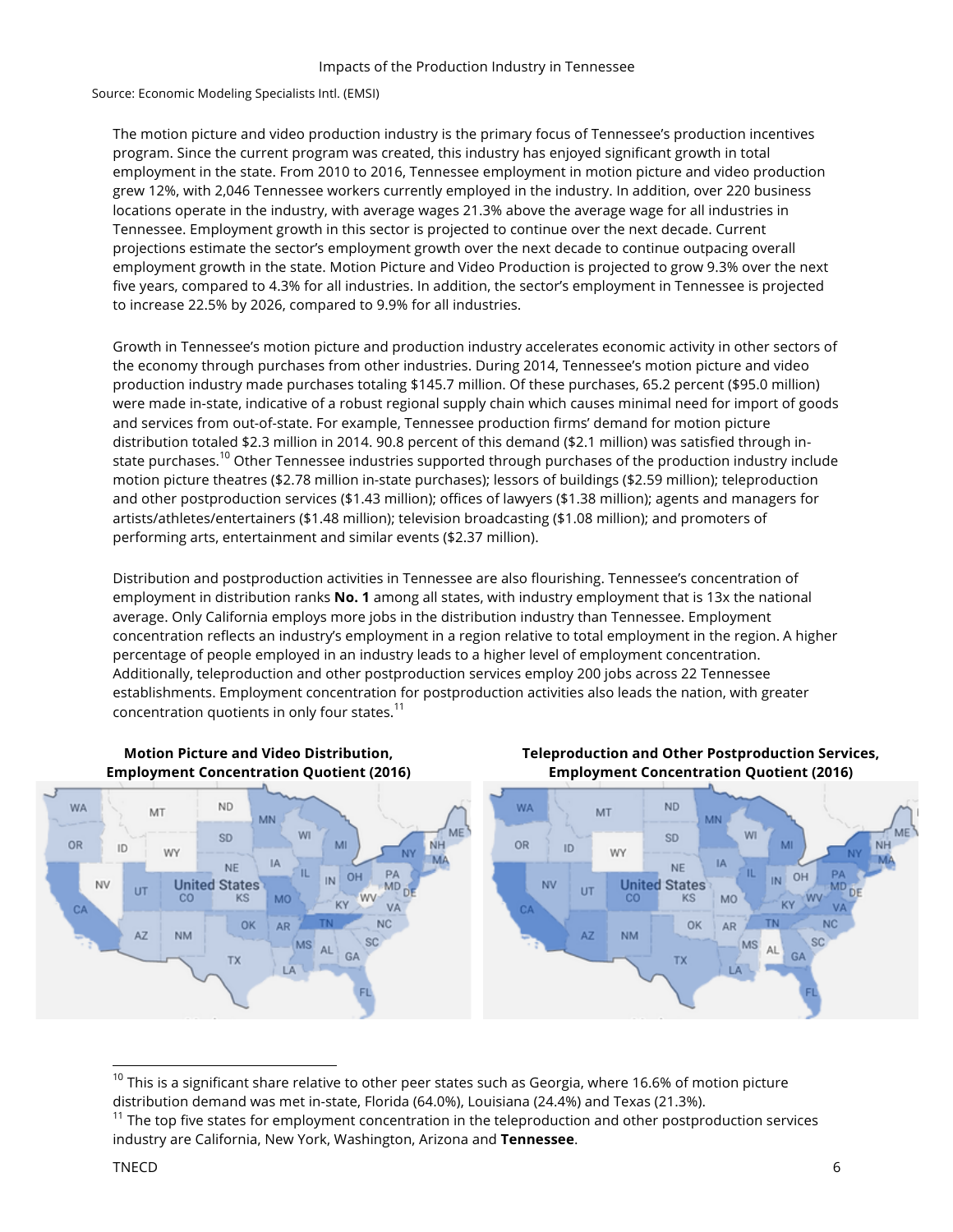Major occupations for this industry in Tennessee include Producers and Directors, Film and Video Editors, Actors, Audio and Video Equipment Technicians, and Laborers and Freight, Stock, and Material Movers. Employment in the industry's major occupations has grown significantly since 2010, indicating an increase in the regional talent pools. Similar to the wage for the industry, many of the top occupations have median wages above the state's median wage for all occupations.

| Occupation                                                                         | Employment<br>in Cluster<br>(2016) | Job Growth in<br>Cluster (2010-<br>2016) | Median<br>Hourly<br>Earnings | Employment in<br>All Industries<br>(2016) |
|------------------------------------------------------------------------------------|------------------------------------|------------------------------------------|------------------------------|-------------------------------------------|
| <b>Producers and Directors</b>                                                     | 445                                | 8.9%                                     | \$21.41                      | 1,398                                     |
| Film and Video Editors                                                             | 343                                | 14.8%                                    | \$27.93                      | 523                                       |
| Actors                                                                             | 340                                | 2.7%                                     | \$17.56                      | 748                                       |
| Audio and Video Equipment Technicians                                              | 269                                | 13.6%                                    | \$16.73                      | 2,021                                     |
| Laborers and Freight, Stock, and Material Movers, Hand                             | 232                                | 9.4%                                     | \$12.24                      | 97,673                                    |
| Office Clerks, General                                                             | 189                                | 4.8%                                     | \$13.78                      | 61,408                                    |
| Camera Operators, Television, Video, and Motion Picture                            | 164                                | 4.8%                                     | \$21.73                      | 348                                       |
| Entertainers and Performers, Sports and Related Workers, All<br>Other              | 158                                | 10.5%                                    | \$24.01                      | 576                                       |
| Media and Communication Workers, All Other                                         | 147                                | 13.3%                                    | \$14.64                      | 481                                       |
| Production, Planning, and Expediting Clerks                                        | 125                                | 11.2%                                    | \$22.63                      | 9,156                                     |
| <b>Multimedia Artists and Animators</b>                                            | 111                                | $-0.5%$                                  | \$22.52                      | 276                                       |
| Media and Communication Equipment Workers, All Other                               | 105                                | $-1.1%$                                  | \$29.25                      | 330                                       |
| <b>General and Operations Managers</b>                                             | 99                                 | 9.7%                                     | \$40.48                      | 48,725                                    |
| Secretaries and Administrative Assistants, Except Legal,<br>Medical, and Executive | 78                                 | 7.3%                                     | \$14.36                      | 63,352                                    |
| Sound Engineering Technicians                                                      | 70                                 | 3.9%                                     | \$24.87                      | 624                                       |
| Bookkeeping, Accounting, and Auditing Clerks                                       | 62                                 | 2%                                       | \$16.56                      | 34,659                                    |
| <b>Graphic Designers</b>                                                           | 57                                 | 10%                                      | \$19.63                      | 3,379                                     |
| <b>Accountants and Auditors</b>                                                    | 55                                 | 6%                                       | \$28.62                      | 19,056                                    |
| Business Operations Specialists, All Other                                         | 47                                 | 4%                                       | \$26.94                      | 12,011                                    |
| First-Line Supervisors of Office and Administrative Support<br>Workers             | 46                                 | 7%                                       | \$22.85                      | 33,803                                    |
| Set and Exhibit Designers                                                          | 45                                 | 2%                                       | \$23.70                      | 164                                       |
| Editors                                                                            | 44                                 | 5%                                       | \$21.84                      | 1,194                                     |

#### **Major Motion Picture and Production Sector Occupations in Tennessee (2016)**

Source: Economic Modeling Specialists Intl. (EMSI)

As employment opportunities have increased in Tennessee's production industry, enrollment of Tennessee students has also increased in several relevant entertainment programs at the state's higher education institutions. Major programs include Acting, Drama and Dramatics/Theatre Arts, Dramatic/Theatre Arts and Stagecraft, Cinematography and Film/Video Production, Graphic Design, and Recording Arts Technology/Technicians. In 2015, Tennessee institutions awarded 1,102 certificates and degrees in the relevant production programs listed below. Institutions offering programs relevant to the industry include Belmont University (Nashville), East Tennessee State University (Johnson City), Middle Tennessee State University (Murfreesboro), Chattanooga State Community College, and Pellissippi State Community College (Knoxville). Belmont University, which has a motion pictures and media studies program, recently established the nation's first College of Entertainment and Music Business.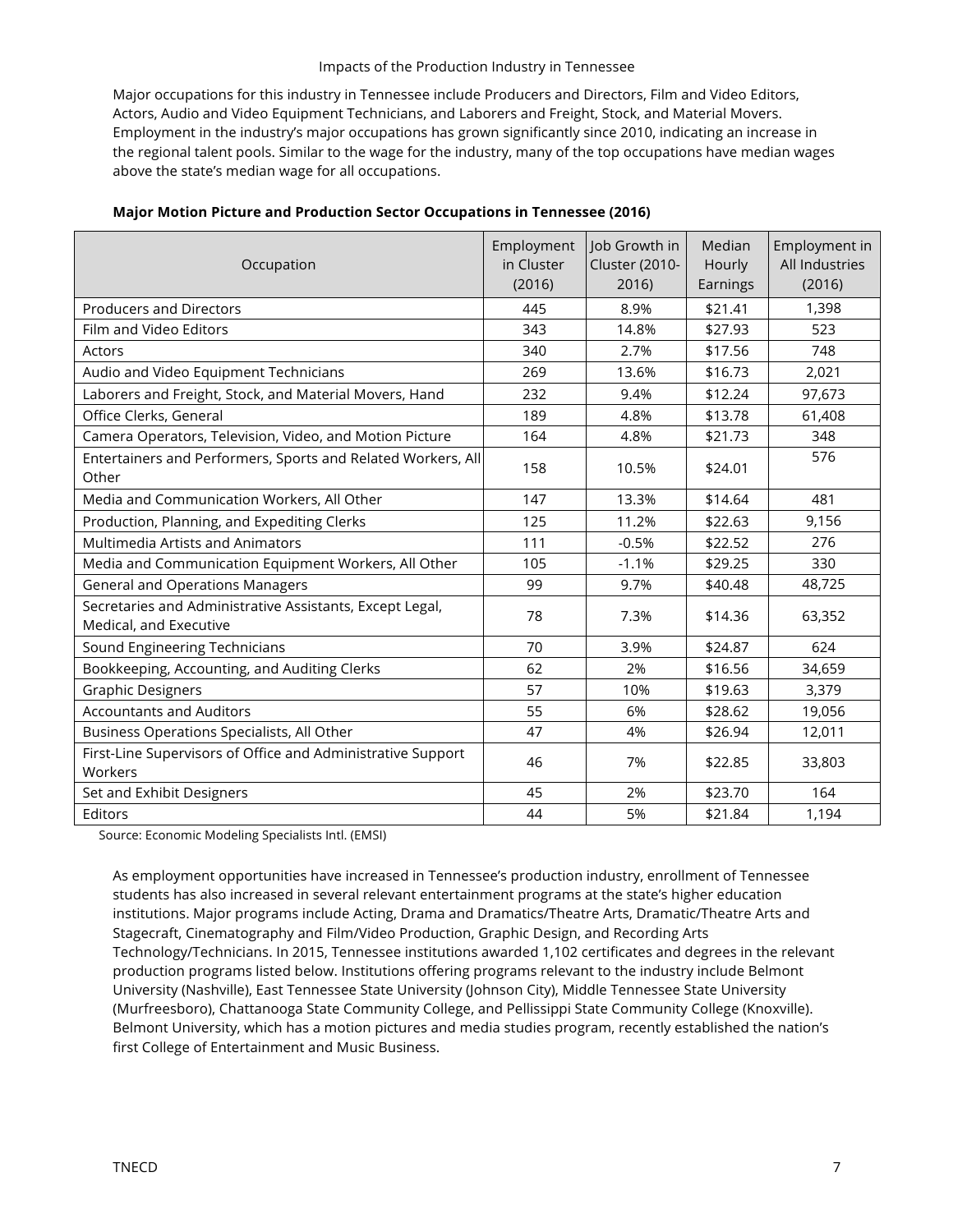| Program                                                               | Completions (2015) |
|-----------------------------------------------------------------------|--------------------|
| Recording Arts Technology/Technician                                  | 157                |
| Drama and Dramatics/Theatre Arts, General                             | 136                |
| Commercial and Advertising Art                                        | 122                |
| Web Page, Digital/Multimedia and Information Resources Design         | 101                |
| Graphic Design                                                        | 89                 |
| Communications Technology/Technician                                  | 75                 |
| Cinematography and Film/Video Production                              | 75                 |
| Acting                                                                | 69                 |
| Animation, Interactive Technology, Video Graphics and Special Effects | 67                 |
| Design and Visual Communications, General                             | 51                 |
| Digital Communication and Media/Multimedia                            | 45                 |
| Photographic and Film/Video Technology/Technician and Assistant       | 36                 |
| Intermedia/Multimedia                                                 | 30                 |
| Dramatic/Theatre Arts and Stagecraft, Other                           | 14                 |
| Film/Cinema/Video Studies                                             | 14                 |
| Music Technology                                                      | 11                 |
| Directing and Theatrical Production                                   | 10                 |

#### **Relevant Program Completions at Tennessee Higher Education Institutions (2015)**

Source: Economic Modeling Specialists Intl. (EMSI)

## **Synergy of Music and Film/Television**

The music and production industry make a dynamic combination in the state. As motion pictures and television shows produced in Tennessee are distributed worldwide, so is the state's music. This is shown, not only from *Nashville*, but also through the creation and distribution of original content from CMT, including *Million Dollar Quartet, Still the King* and many others.

Tennessee's music cluster is defined by the industries provided in the table below. The music cluster comprises 6,725 Tennessee jobs with approximately 1,088 business locations across the state. Tennessee's employment concentration in the music cluster relative to total workforce size ranks **No. 1** in the nation and is more than 3x the national average. Only California and New York have more employees in this cluster of industries than Tennessee. For all seven of Tennessee's music cluster industries, the state ranks among the top 10 states nationally for total employment and for employment concentration quotient. This includes the following rankings:

- **No. 1** for employment and for workforce concentration in music publishing
- **No. 1** for workforce concentration and **No. 2** for total employment in record production
- **No. 2** for workforce concentration and **No. 3** for statewide employment in integrated record production/distribution
- **No. 2** for workforce concentration and **No. 3** for employment in the musical groups and artists industry

Employment in the cluster has grown 19% since 2010, and is projected to grow 5% over the next decade. Each industry of the music sector has wages higher than the state's average wage, with the overall industry wage more than \$126,000.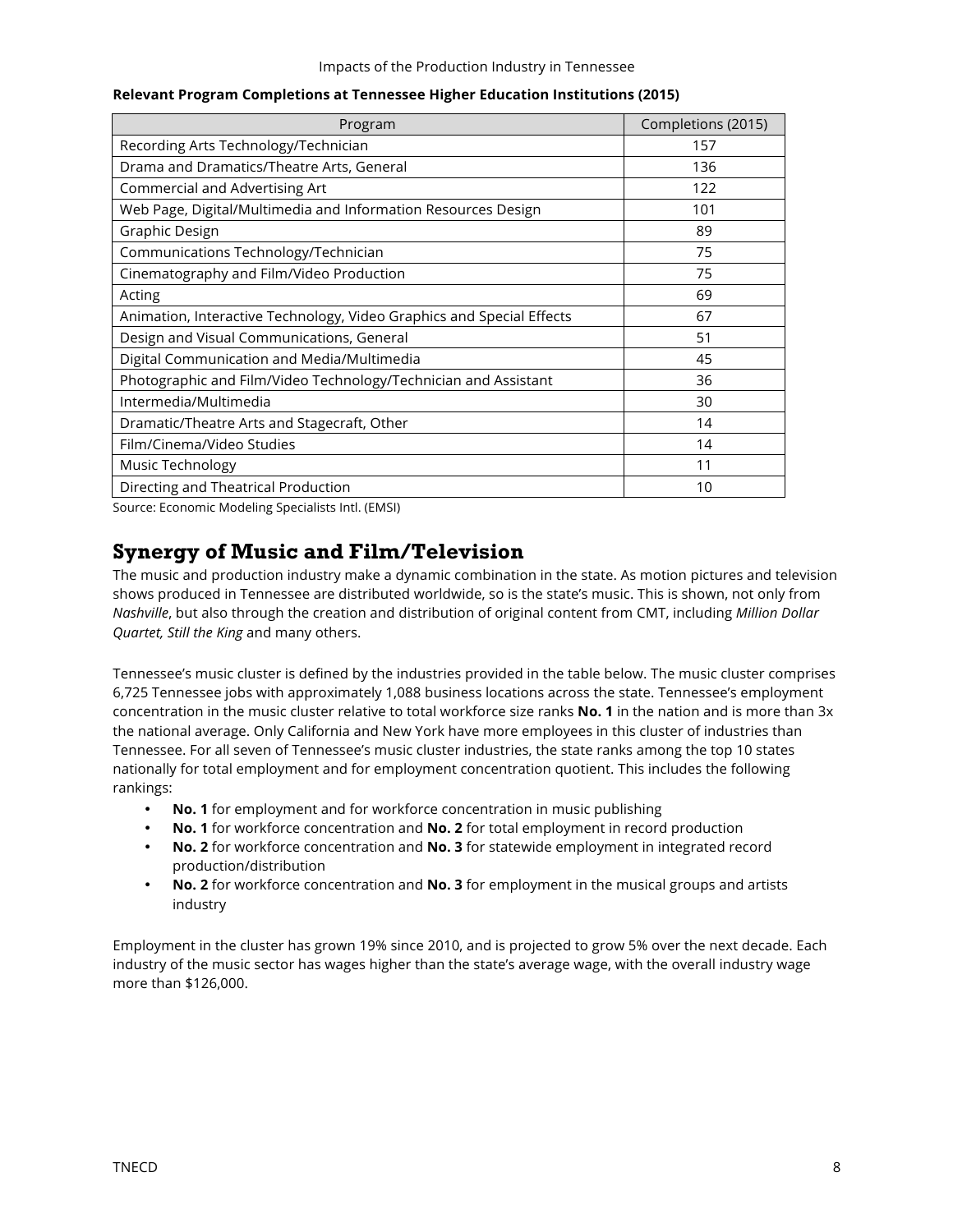

### **Music Cluster, Employment Concentration Quotient**

#### **Tennessee's Music Cluster (2016)**

| Industry (NAICS)                                         | Employ-<br>ment<br>(2016) | Employment<br>Concentration<br>Quotient<br>(2016) | Change<br>$(2010 - 2016)$ | Employment% Employment<br>Change<br>$(2010 - 2016)$ | Average<br>Annual<br>Earnings <sup>12</sup> | Average<br>Annual<br>Wages | No.<br><b>Business</b><br>Locations<br>(2015) |
|----------------------------------------------------------|---------------------------|---------------------------------------------------|---------------------------|-----------------------------------------------------|---------------------------------------------|----------------------------|-----------------------------------------------|
| Record Production (512210)                               | 431                       | 9.95                                              | 146                       | 51%                                                 | \$135,602                                   | \$111,121                  | 60                                            |
| Integrated Record Production/<br>Distribution (512220)   | 498                       | 6.88                                              | 76                        | 18%                                                 | \$102,205                                   | \$83,754                   | 28                                            |
| Music Publishers (512230)                                | 1,272                     | 15.06                                             | 279                       | 28%                                                 | \$91,815                                    | \$75,239                   | 129                                           |
| Sound Recording Studios (512240)                         | 136                       | 1.44                                              | -60                       | $-31%$                                              | \$58,047                                    | \$47,568                   | 69                                            |
| Other Sound Recording Industries<br>(512290)             | 59                        | 1.31                                              | $-14$                     | $-19%$                                              | \$66,724                                    | \$54,678                   | 11                                            |
| Musical groups and artists<br>(711130)                   | 2,671                     | 3.71                                              | 184                       | 7%                                                  | \$193,879                                   | \$172,337                  | 371                                           |
| Independent Artists, Writers, and<br>Performers (711510) | 1,659                     | 1.46                                              | 457                       | 38%                                                 | \$134,588                                   | \$119,635                  | 420                                           |
| Total                                                    | 6,725                     | 3.06                                              | 1,068                     | 19%                                                 | \$145,564                                   | \$126,935                  | 1,088                                         |

Source: Economic Modeling Specialists Intl. (EMSI)

The state's strong music cluster creates a concentrated supply chain for production projects to access. Musicrelated demand from Tennessee's production industry is satisfied through purchases from Tennessee's music sector. The production industry's demand for music industries, and the share of purchases which are met instate, are reflected in the table below. For example, Tennessee's production industry demand for independent artists, writers and performers totaled \$13.6 million in 2014 (9.3 percent of the industry's total supplier needs). Tennessee firms satisfied 86.5 percent (\$11.8 million) of this demand. Additionally, Tennessee's production industry demand for music publishers totaled \$608,800 in 2014; 98.9 percent of this demand was met through purchases from Tennessee's music publishing industry.

TEC data shows that the 50 incentivized production projects alone have spent more than **\$8.5 million** on music created in Tennessee since 2007. The spending only helps to strengthen the state's robust music industry; and in turn concentration of the music industry supports growth of the Tennessee entertainment sector.

 $12$  Including benefits and other supplements.